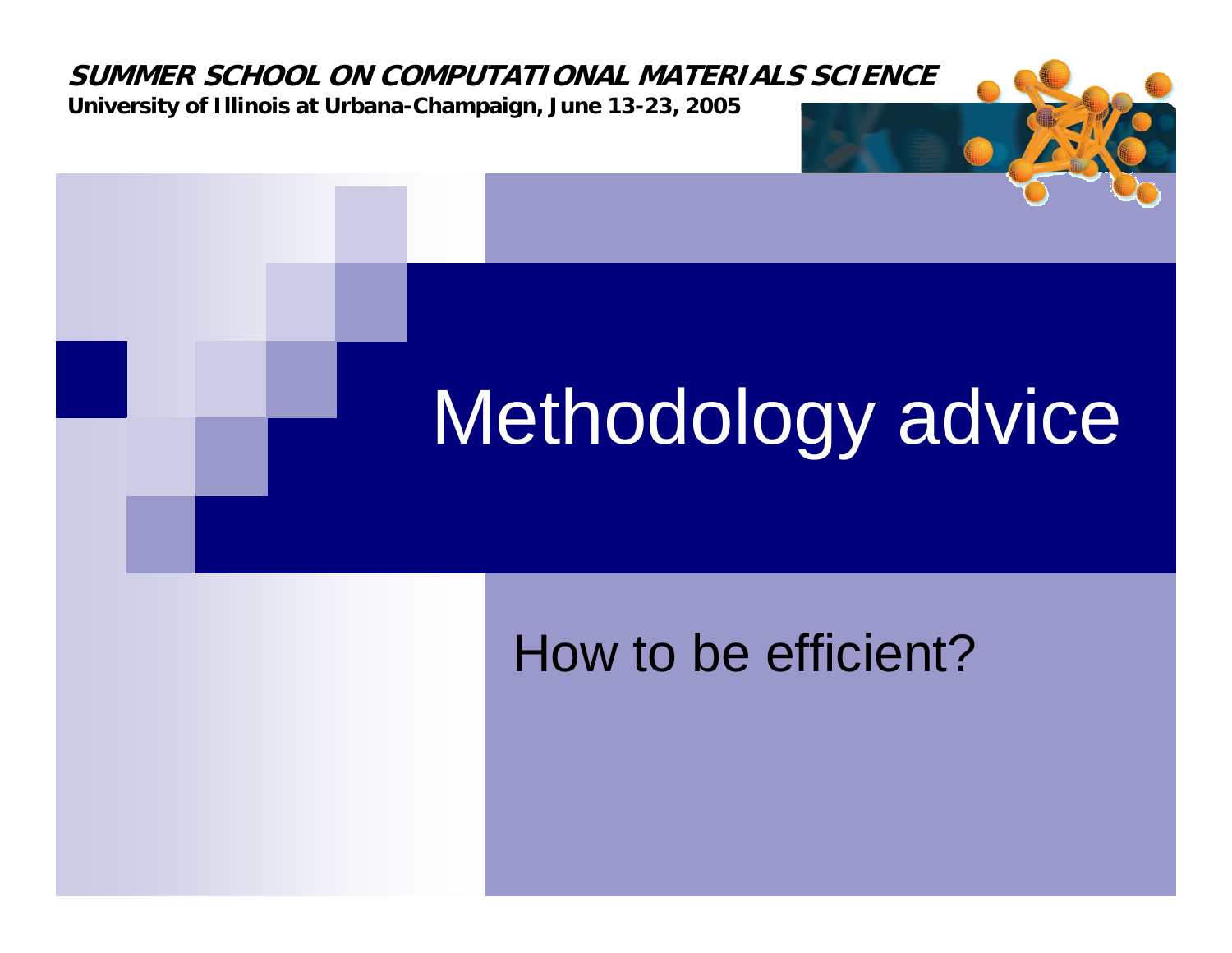

#### •*Explore the possibilities of your problem.*

- What do you aim for?
- Is it realistic?
- •Can you do it better?
- Can you do it easier?

#### $\bullet$ *Do tests of convergence*

- Real-space grid
- •Reciprocal-space grid
- •• Basis set
- •Functional

A fully converged calculation i s impossible without convergence tests!!

 $\bullet$ *Do your calculations with converged parameters*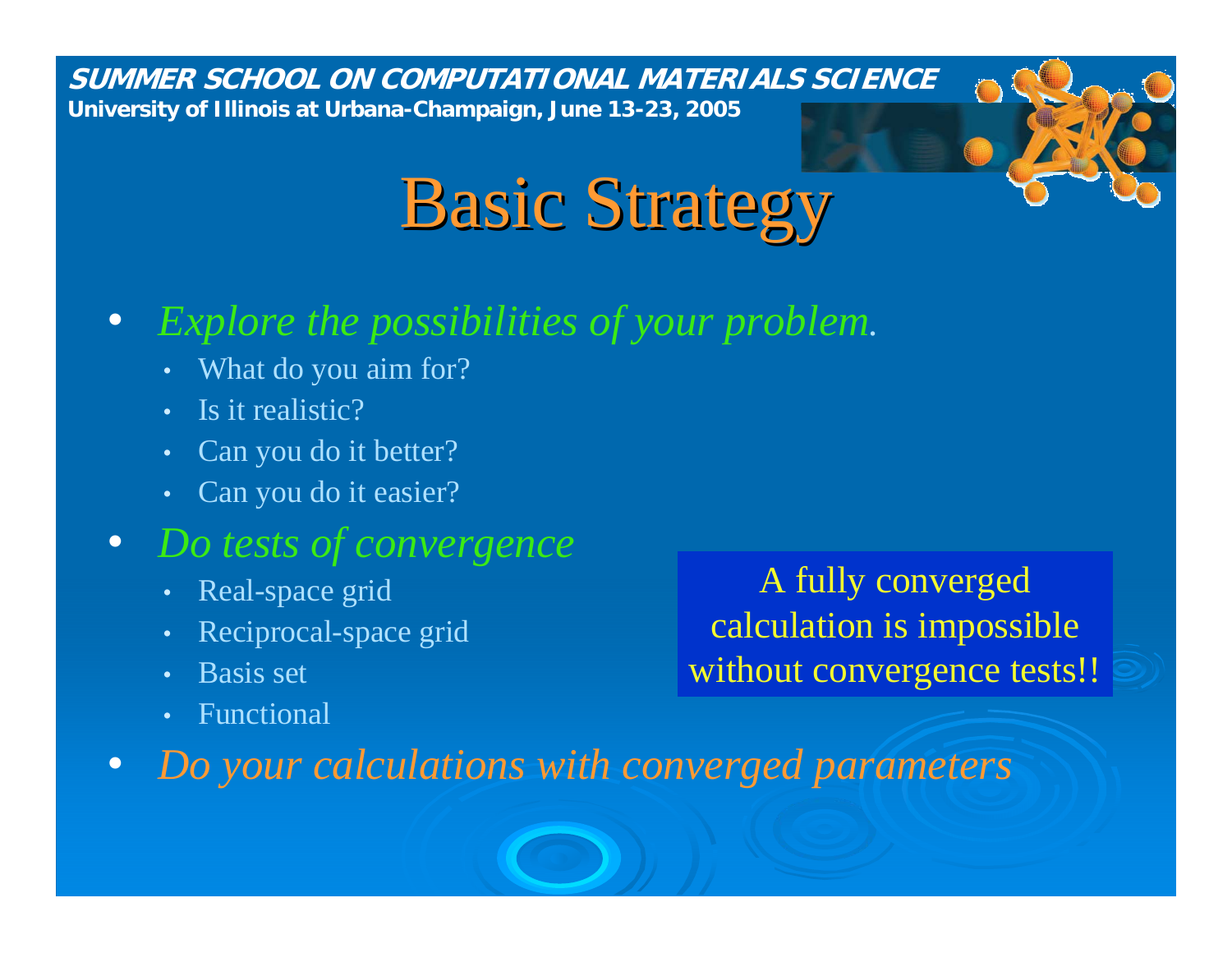### Convergence tests

• Choose relevant magnitude(s) *A* of the problem (e.g. an energy barrier or a magnetic moment)

*x*

•• Choose set of qualitative and quantitative parameters  $x_i$  (e.g. xc functional, number of k-points, etc)

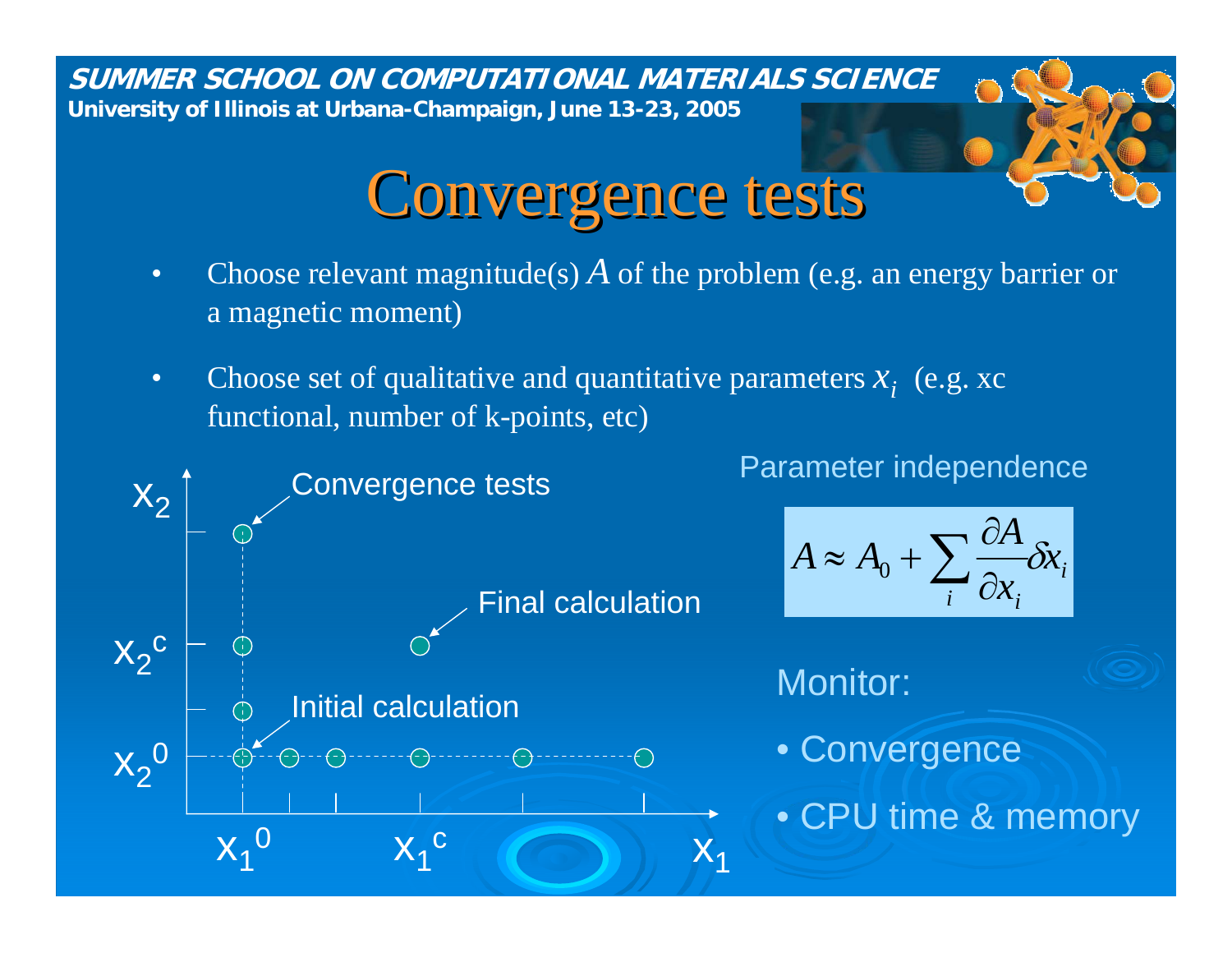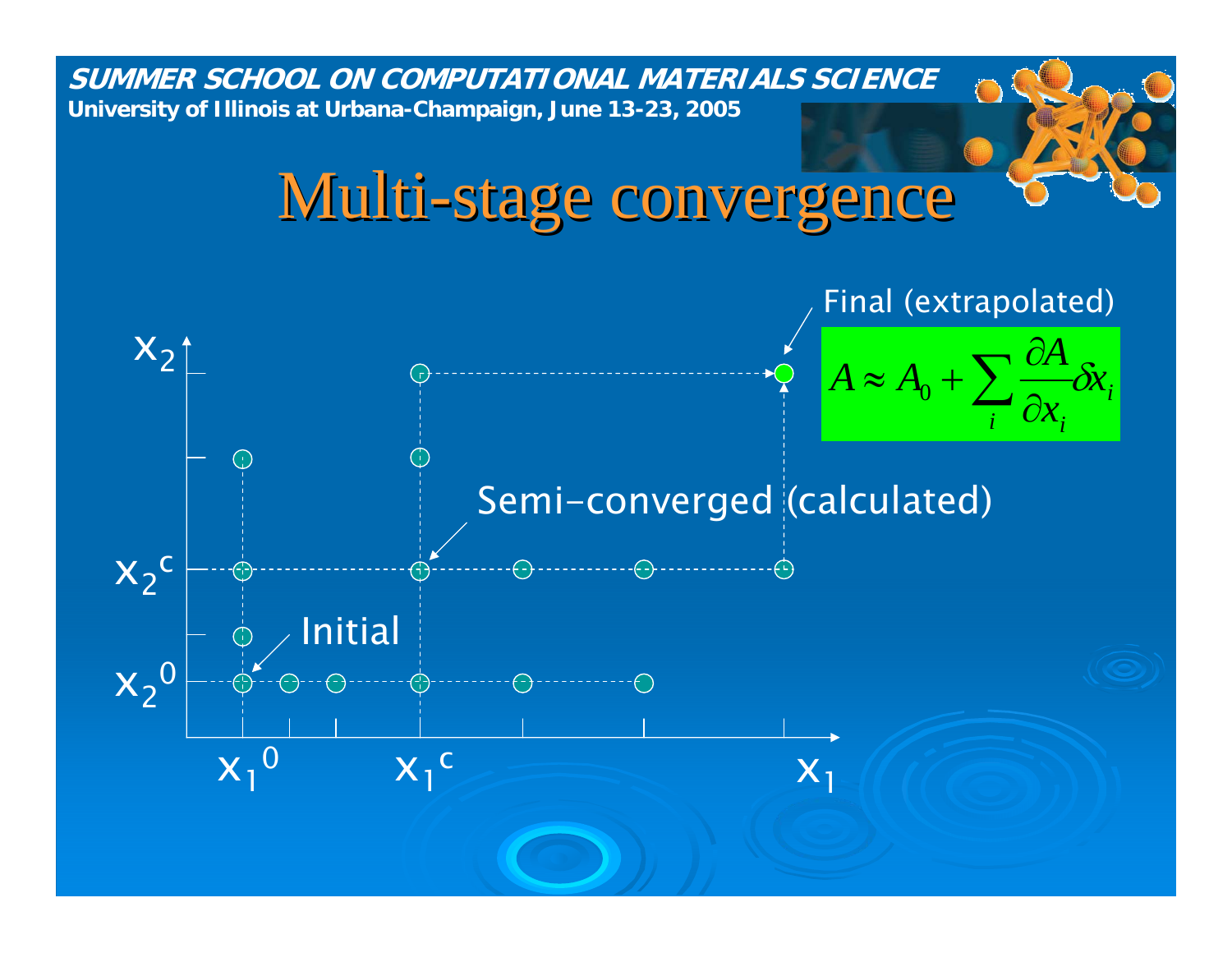# Practical hints

- Ask your objective: find the truth or publish a paper?
- Do not try a converged calculation from the start
- Start with minimum values of all  $x_i$
- Do not assume convergence for any  $x_i$
- Choose a simpler reference system for some tests
- Take advantage of error cancellations
- Refrain from stopping tests when results are "good"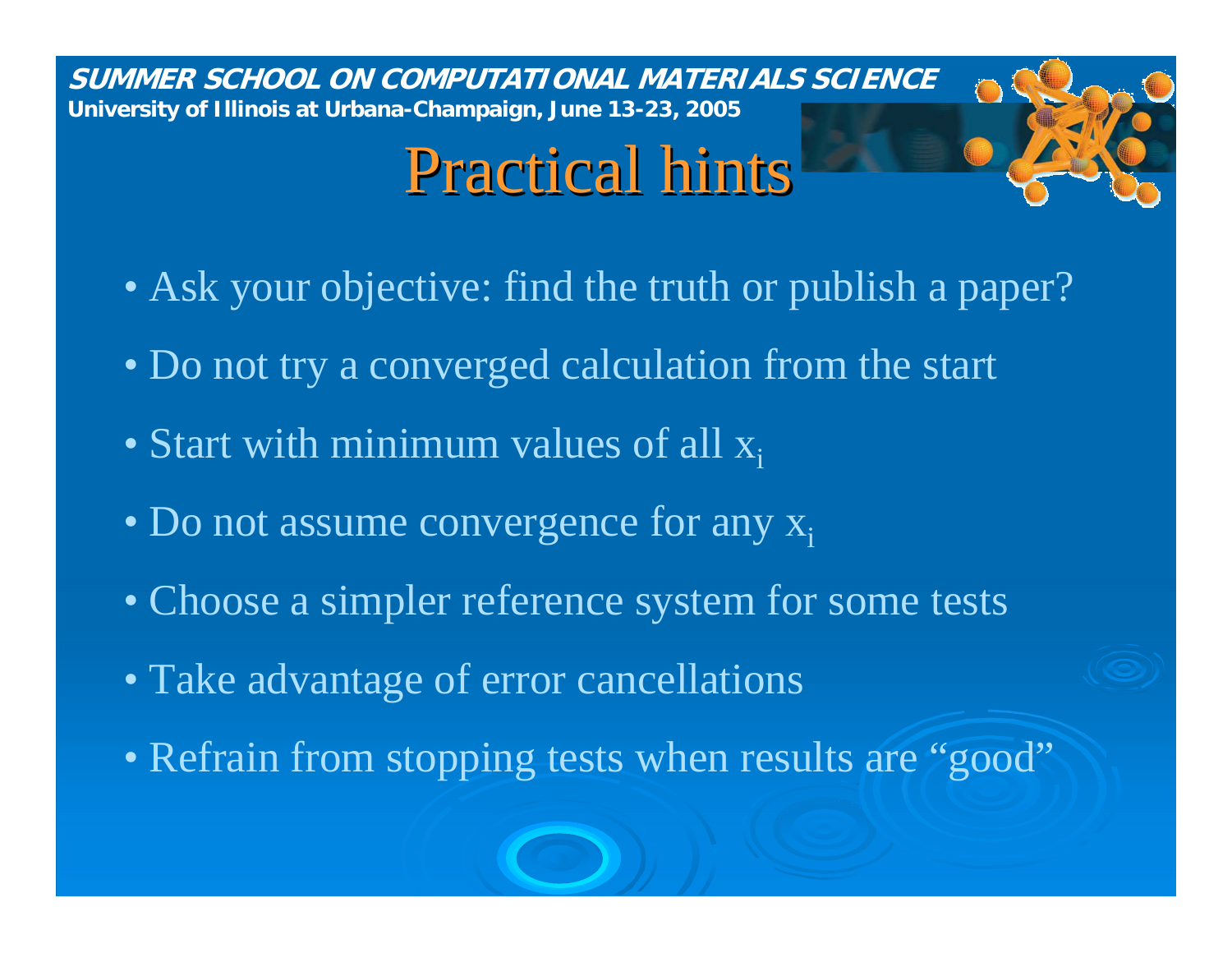## Parameter list

 $\bullet$ 

- Pseudopotential
	- Method of generation
	- Number of valence states
	- Number of angular momenta
	- Core radii
	- Nonlinear core corrections
- $\bullet$ Number of k-points
- •• Electronic temperature
- •XC functional: LDA, GGAs
- •Harris functional vs SCF
- $\bullet$ Spin polarization
- •SCF convergence tolerance
- •Supercell size (solid & vacuum)
- Basis set
	- Number of functions
		- $\bullet$ Highest angular momentum
		- •Number of zetas
	- Range
	- Shape
		- $\bullet$ Sankey
		- $\bullet$ **Optimized**
- • Real space mesh cutoff
	- Grid-cell sampling
- •Neglect nonoverlap interactions
- •O(N) minimization tolerance
- • Geometry relaxation tolerance
	- •Check of final stability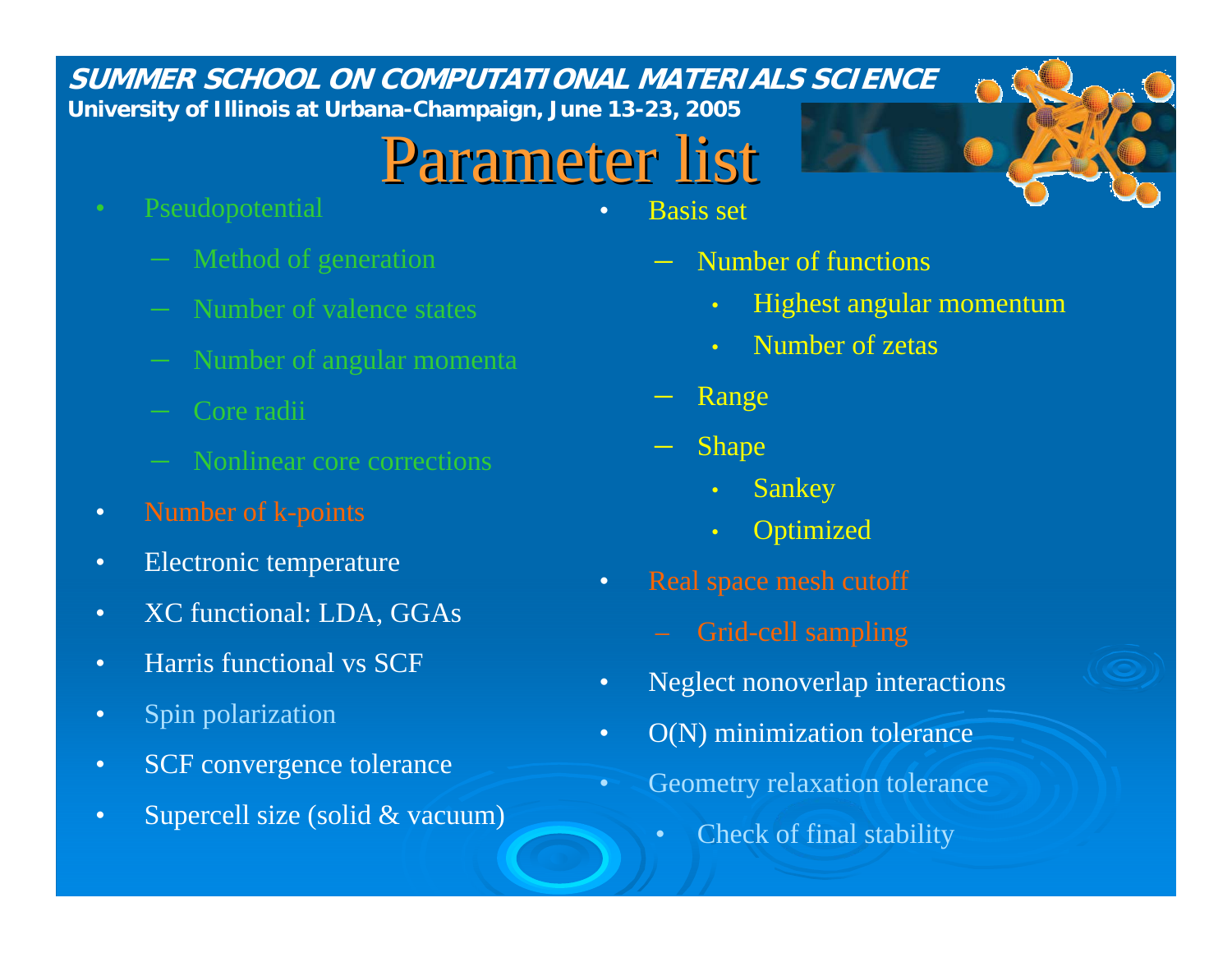### Harris functional

 $\rho(r) = \sum_{\mathsf{i}} |\psi_{\mathsf{i}}(\mathsf{r})|^2$ 

 $E_{KS}[\rho] = -(1/2) \sum_{i} |\nabla \psi_{i}(r)|^{2} + \int V_{ext}(r) \rho(r) dr$  $+(1/2)\int V_H(r) \; \rho(r) \; dr \, + \, \int_{\mathcal{E}_{\chi_{\mathsf{C}}}}(r) \; \rho(r) \; dr$  $\mathsf{E}_{\mathsf{Harris}}\left[\rho_{\mathsf{in}}\right]=\mathsf{E}_{\mathsf{KS}}\left[\rho_{\mathsf{in}}\right]+\mathsf{Tr}[(\rho_{\mathsf{out}})]$  $\mathcal{L}^{\text{max}}_{\text{max}}$  and  $\mathcal{L}^{\text{max}}_{\text{max}}$  and  $\mathcal{L}^{\text{max}}_{\text{max}}$  $-p_{\sf in}$ ) ${\sf H}_{\sf in}$ ]

•Much faster SCF convergence

 $\cdot$  Usually  $\rho_{\sf in} = \Sigma \, \rho_{\sf atoms} \,$  and no SCF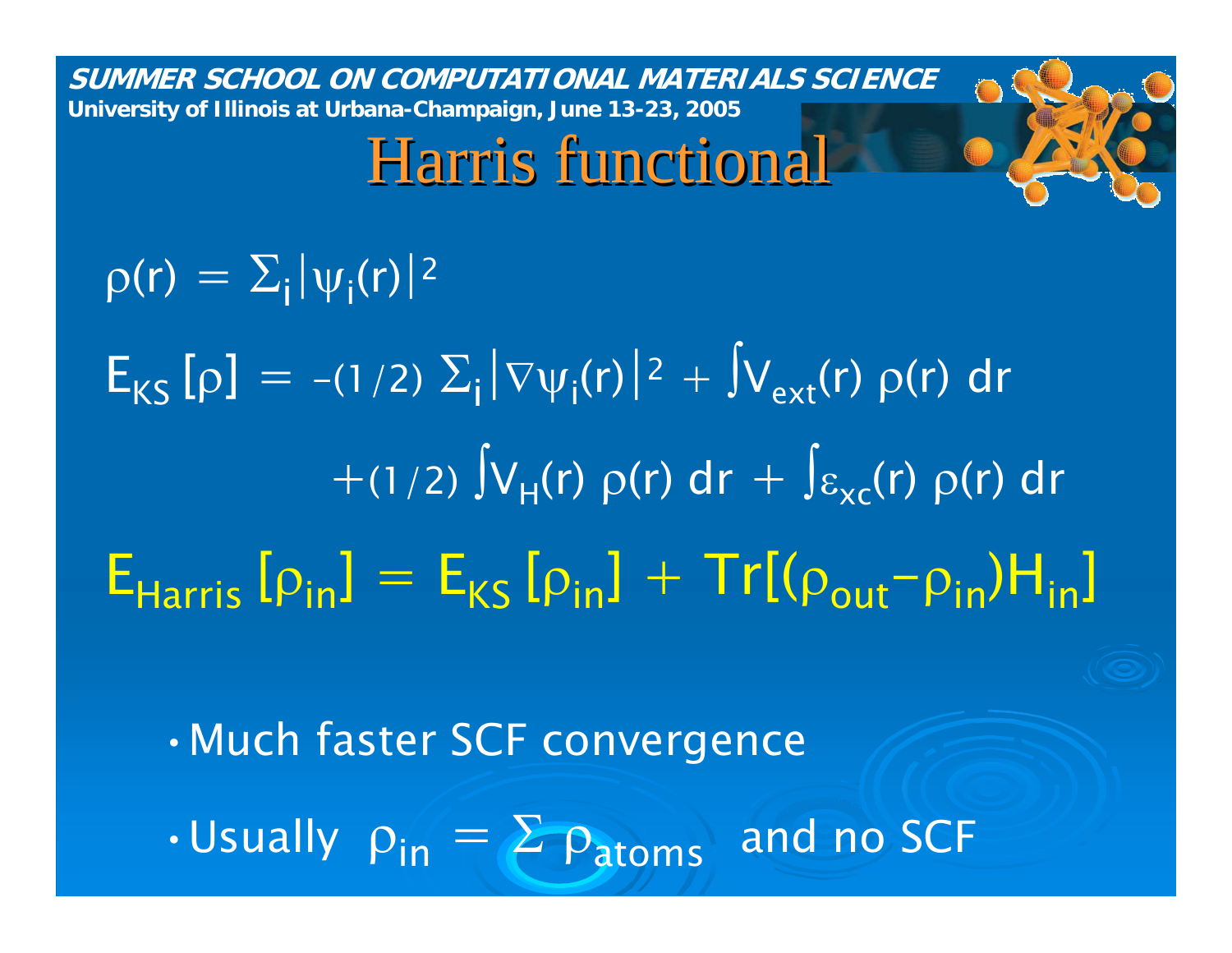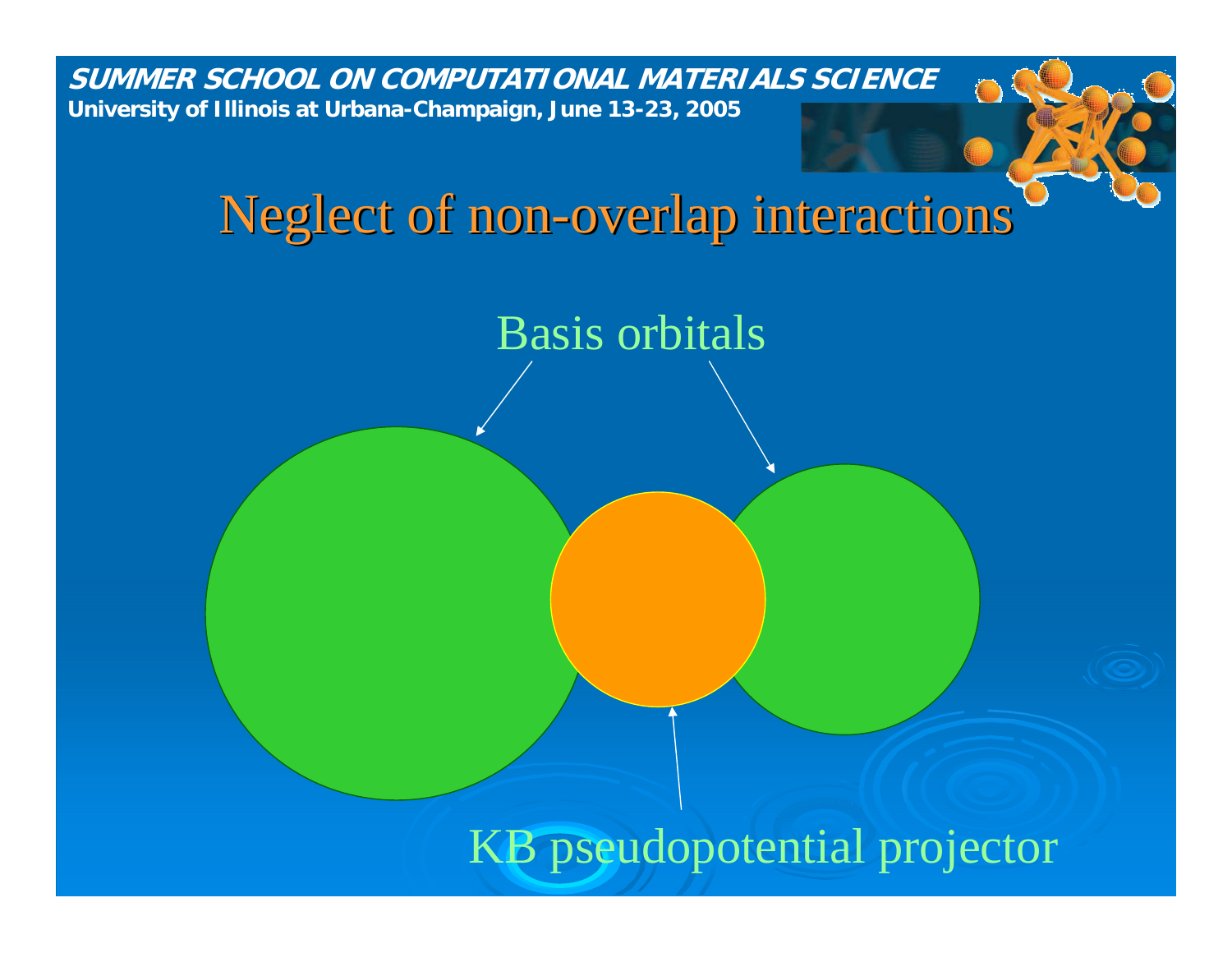#### Mesh cutoff

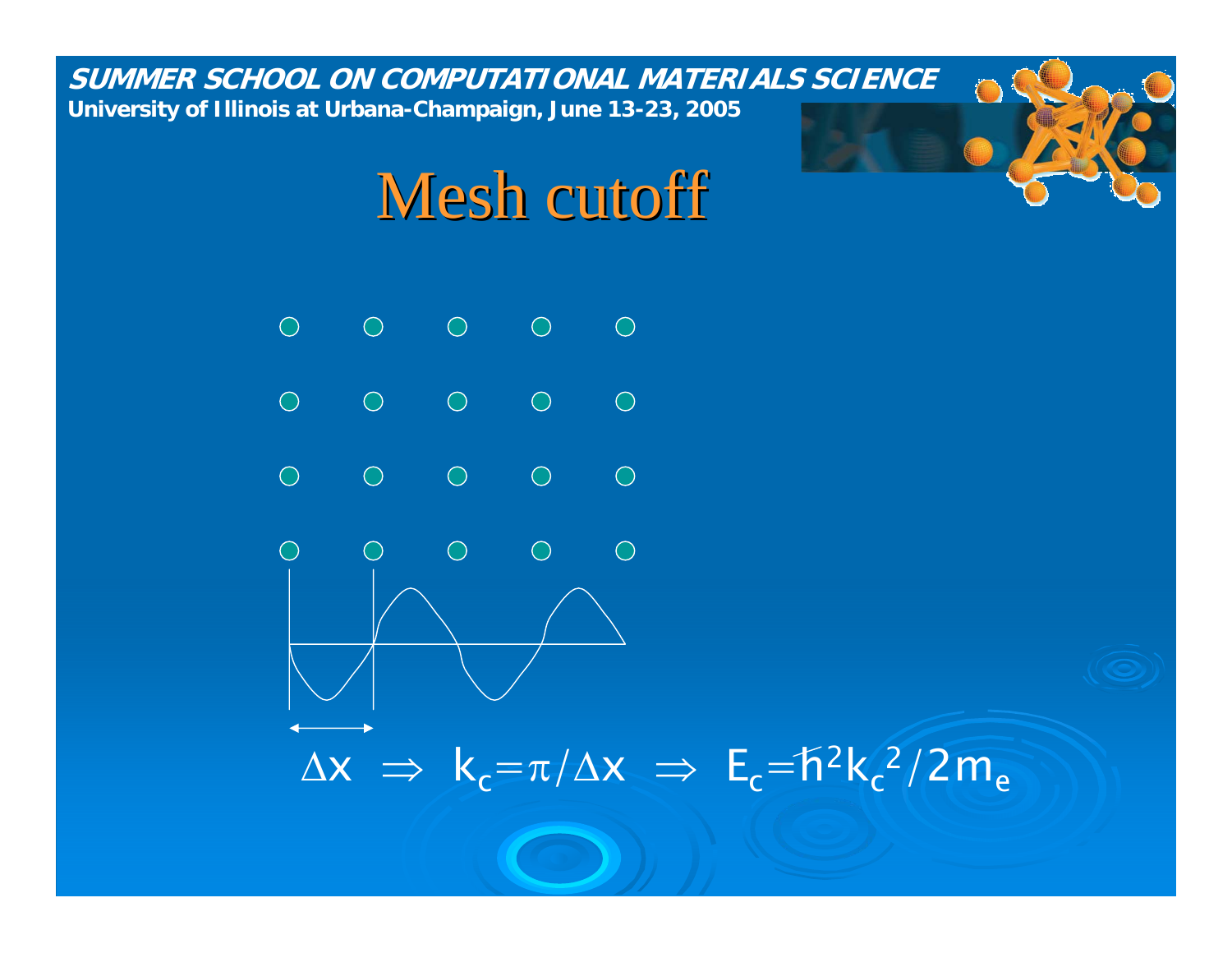# K-point sampling

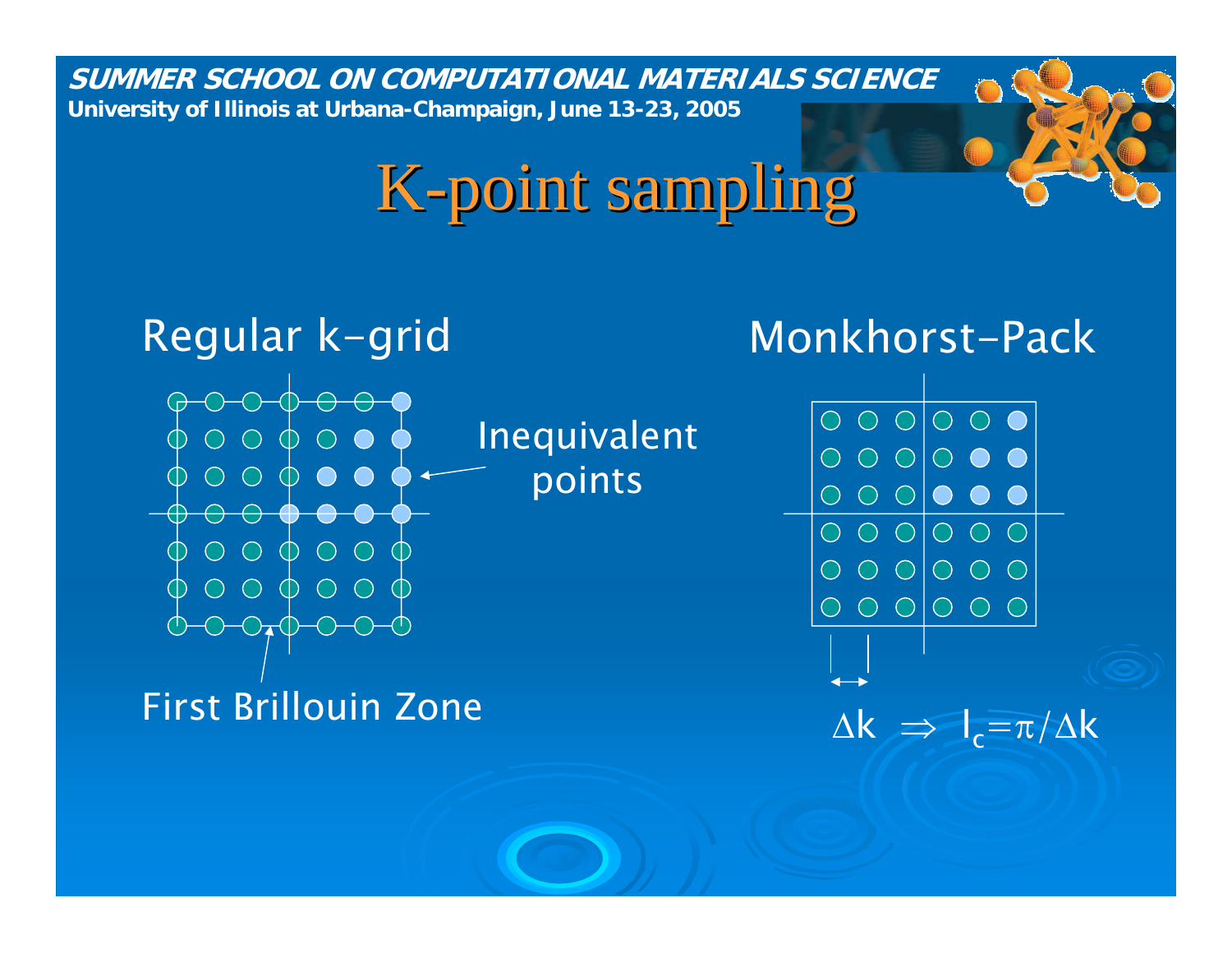#### Mimimal initial parameters

- $\bullet$ Smaller system  $\overline{(e.g. Si(111)3x3}$  vs  $Si(111)7x7)$
- •Small supercell (e.g. 2-layer slab)
- $\bullet$ • Fixed geometry (no relaxation)
- •Harris functional (no selfconsistency)
- •Minimum pseudo-valence states (e.g. Ti 3s3p3d)
- $\bullet$ • No nonlinear core correction
- $\bullet$ • Minimal basis set (single zeta)
- •Small basis range (e.g.  $E_{\text{shift}}$ =0.5eV)
- $\bullet$ Gamma point
- $\bullet$ Large electronic temperature (e.g. 3000 K)
- •LDA
- $\bullet$ Neglect non-overlap interactions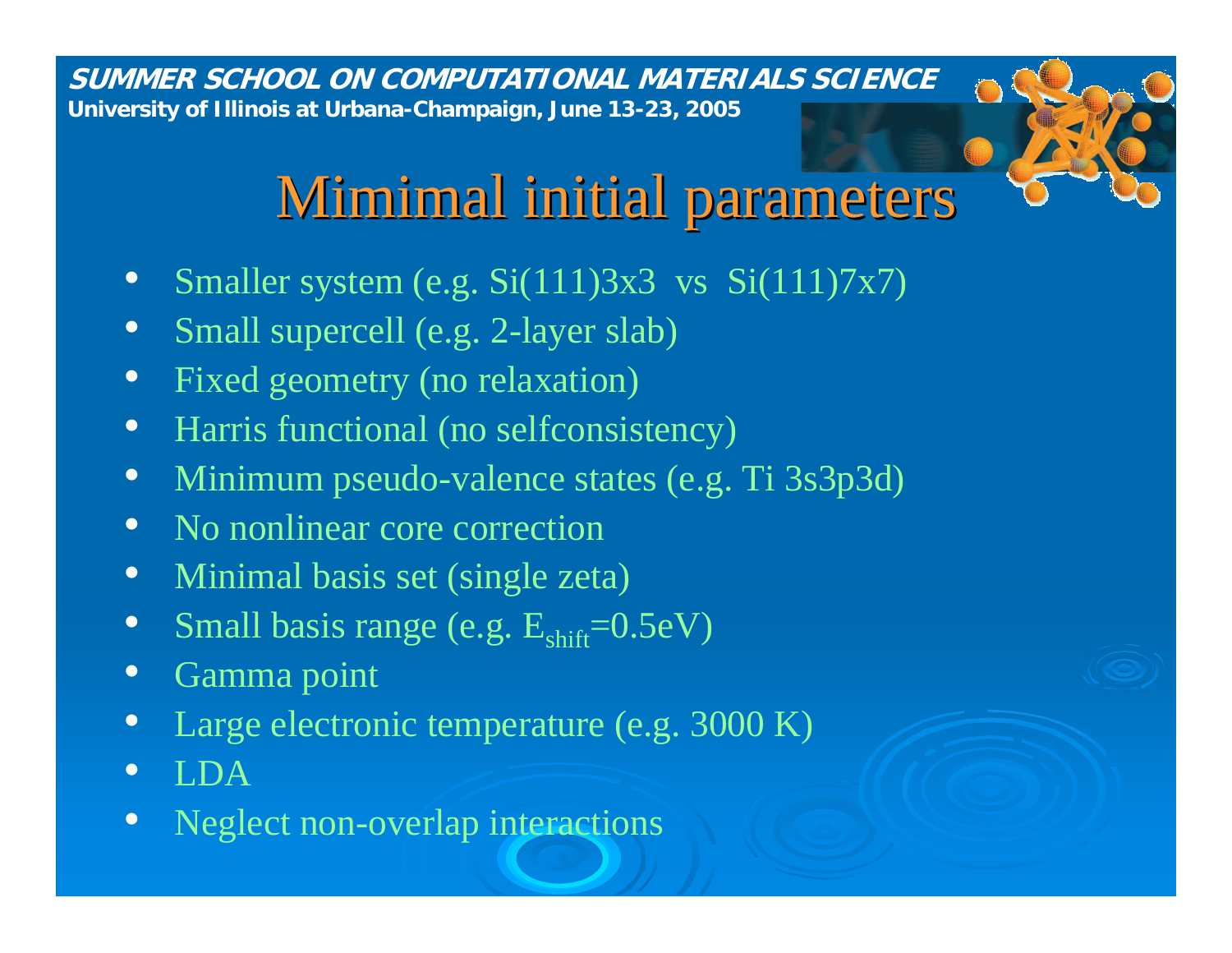# Parameter interactions ∂<sup>2</sup>A/∂x<sub>i</sub>∂x<sub>j</sub>≠0

Number of k-points:

- Supercell size
- $\bullet$  Geometry
- Electronic temperature
- Spin polarization
- Harris vs SCF

Mesh cutoff:

- Pseudopotential
- Nonlinear core corrections
- •Basis set
- GGA